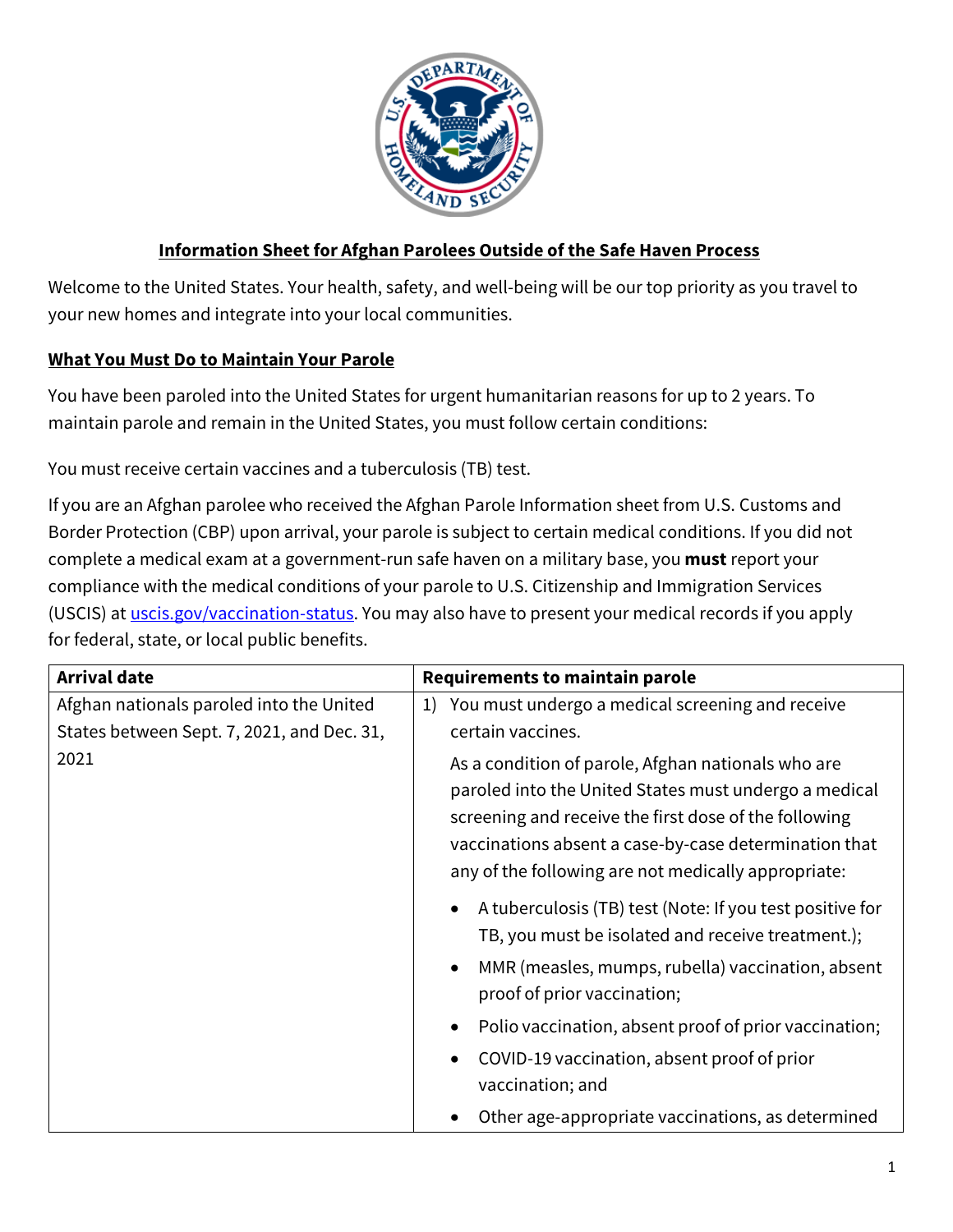|                                                                                       | by the Centers for Disease Control and Prevention at<br>cdc.gov/immigrantrefugeehealth/civil-<br>surgeons/vaccinations.html#anchor 1506449934815,<br>absent proof of prior vaccinations.<br>If you did not receive your medical screening and<br>vaccinations at a federally funded facility, you are<br>responsible for obtaining the medical screening and<br>vaccinations on your own. You must report that you have |
|---------------------------------------------------------------------------------------|-------------------------------------------------------------------------------------------------------------------------------------------------------------------------------------------------------------------------------------------------------------------------------------------------------------------------------------------------------------------------------------------------------------------------|
|                                                                                       | done so by visiting <i>uscis.gov/vaccination-status</i> and<br>attesting to obtaining your medical screening and<br>vaccinations.                                                                                                                                                                                                                                                                                       |
|                                                                                       | Notify U.S. Citizenship and Immigration Services (USCIS)<br>2)<br>of an address change                                                                                                                                                                                                                                                                                                                                  |
|                                                                                       | You must notify USCIS within 10 days of moving any<br>time you have a change of address.                                                                                                                                                                                                                                                                                                                                |
|                                                                                       | Notify USCIS of an address change by filing the Form<br>AR-11, Alien's Change of Address Card, online at:<br>egov.uscis.gov/coa/displayCOAForm.do                                                                                                                                                                                                                                                                       |
|                                                                                       | Note: If you have any issues or questions about an<br>address change request, email:<br>nbcafghancoa@uscis.dhs.gov.                                                                                                                                                                                                                                                                                                     |
| Afghan nationals paroled into the United<br>States between January 1, 2022 to present | Notify U.S. Citizenship and Immigration Services (USCIS)<br>1)<br>of an address change                                                                                                                                                                                                                                                                                                                                  |
|                                                                                       | You must notify USCIS within 10 days of moving any<br>time you have a change of address.                                                                                                                                                                                                                                                                                                                                |
|                                                                                       | Notify USCIS of an address change by filing the Form<br>$\bullet$<br>AR-11, Alien's Change of Address Card, online at:<br>egov.uscis.gov/coa/displayCOAForm.do                                                                                                                                                                                                                                                          |
|                                                                                       | Note: If you have any issues or questions about an<br>$\bullet$<br>address change request, email:<br>nbcafghancoa@uscis.dhs.gov.                                                                                                                                                                                                                                                                                        |
|                                                                                       |                                                                                                                                                                                                                                                                                                                                                                                                                         |

# **How Do I Contact U.S. Citizenship and Immigration Services (USCIS)?**

You can call the USCIS Contact Center for assistance at 800-375-5283 (TTY 800-767-1833), Monday to Friday, 8 a.m. to8 p.m. Eastern. When you call, please identify yourself as a citizen or national of Afghanistan so the appropriate representative can help you.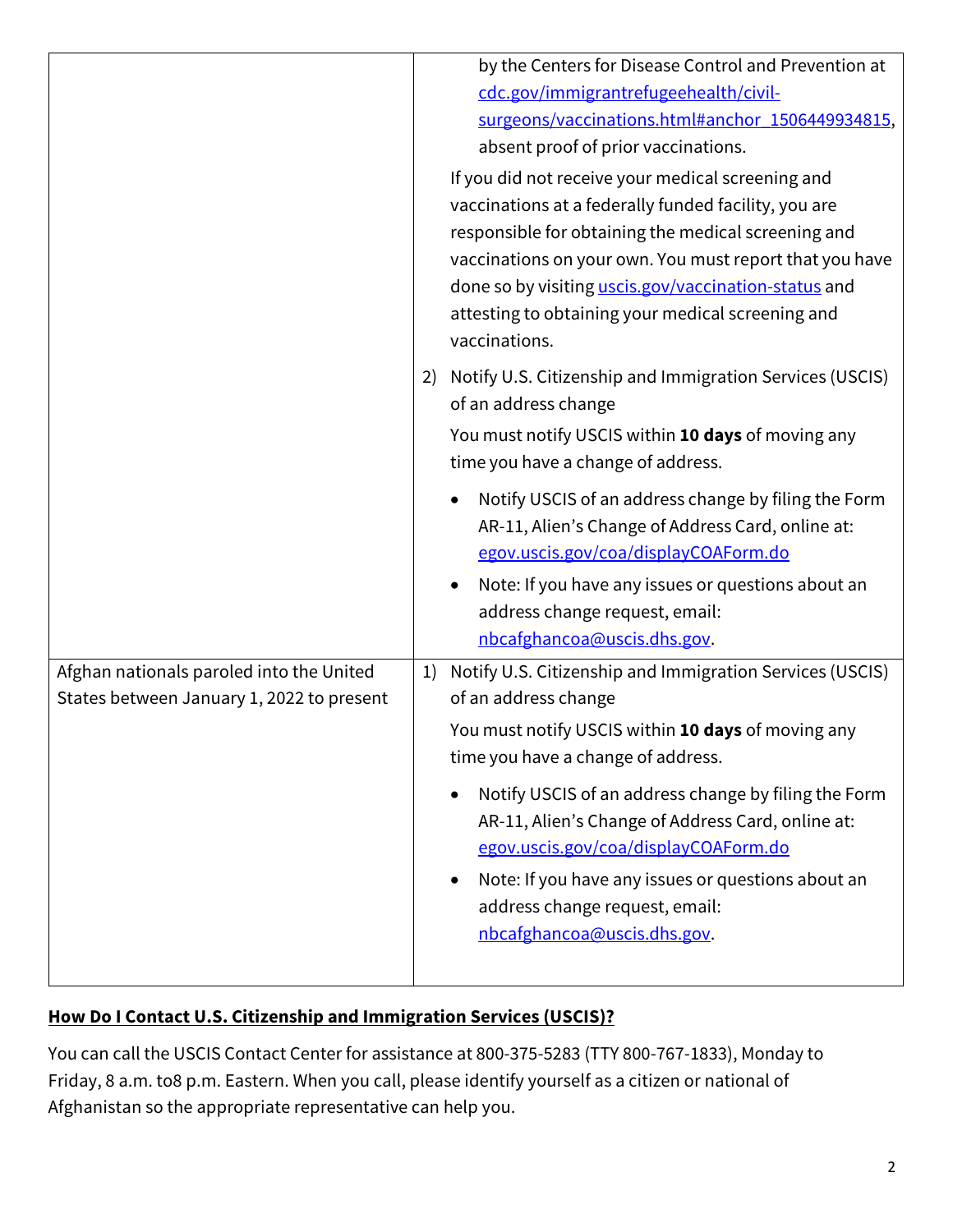## **Finding Legal Services**

For information on locating legal services, please visit [uscis.gov/avoid-scams/find-legal-services.](http://www.uscis.gov/avoid-scams/find-legal-services.)

#### **Types of Long-Term Legal Status You May Be Eligible For:**

#### **Asylum**

Individuals in the United States may apply for asylum regardless of their country of nationality or current immigration status. If you have been persecuted or have a fear of future persecution in your country of origin because of race, nationality, religion, membership in a particular social group, or political opinion, you may be eligible for asylum. For more information on asylum, visit [uscis.gov/asylum](http://www.uscis.gov/asylum.)[. I](http://www.uscis.gov/asylum.)t is a general requirement that individuals applying for asylum mustdo so within 1 year of their arrival to the United States, with limited exceptions. If you have been granted parole status, and you maintain that status, you may be eligible for an "extraordinary circumstance" exception for failure to file timely under 9 CFR 208.4(a)(5)(iv). We recommend that if you intend to apply for asylum, you do so before your parole status expires. However, you may still be eligible for the exception if you file after your status ends, so long as it occurs within a "reasonable time period." Information about applying for asylum with USCIS is available at [uscis.gov/i-589](http://www.uscis.gov/i-589.). If you have already applied for asylum with USCIS, you can check your case status online a[t uscis.gov/casestatus, u](http://www.uscis.gov/casestatus)sing the receipt number we provided to you after you applied.

## *Form & Fee Information:*

• To apply for asylum, file Form I-589, Application for Asylum and for Withholding of Removal ([uscis.gov/i-589\)](https://www.uscis.gov/i-589). There is no fee to file Form I-589.

### **Family-Based Immigration Petitions**

If you have family (spouse, parents, children, siblings) who are U.S. citizens, lawful permanent residents, or principal refugees or asylees, they may be eligible to file a petition on your behalf. You may be eligible to apply to adjust yourstatus to lawful permanent resident (get a Green Card) once we have approved the family-based petition. For more information, see uscis.gov/green-card/green-card-eligibility-categories. For more information on individuals who may petition for a relative of a refugee or asylee and procedures, please see [uscis.gov/family/family-of-refugees-and-asylees.](https://www.uscis.gov/family/family-of-refugees-and-asylees)

To check on pending petitions for family-based immigration (Form I-130, Petition for Alien Relative, and Form I-730, Refugee/Asylee Relative Petition) and applications for adjustment of status (Form I-485, Application to Register Permanent Residence or Adjust Status), petitioners, beneficiaries, or attorneys of record with a Form G-28 on file may callthe USCIS Contact Center at 800-375-5283 (TTY 800-767-1833), Monday through Friday, from 8 a.m. to 8 p.m. Eastern. USCIS is expediting pending family-based petitions for petitioners and beneficiaries from Afghanistan.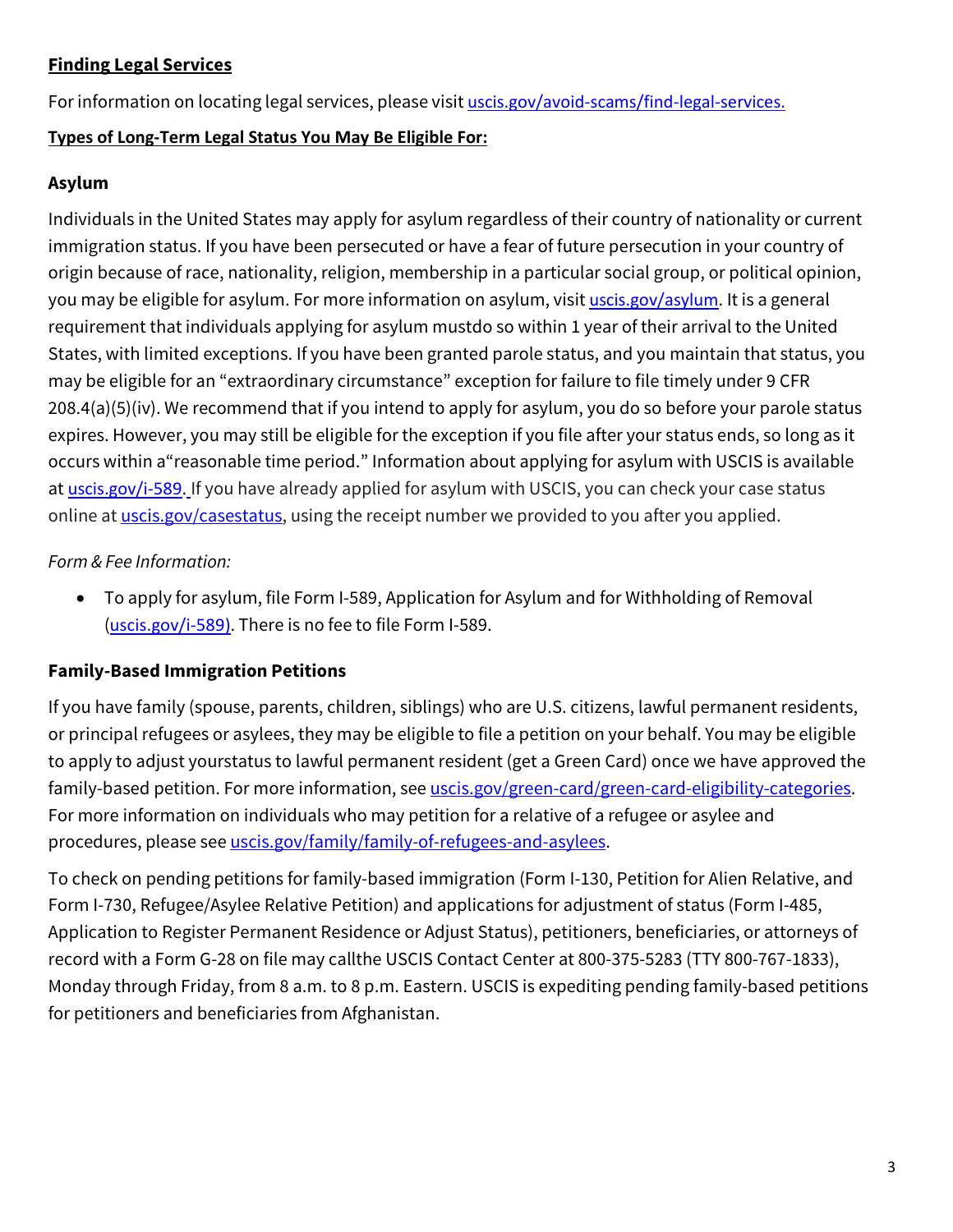## *Form & Filing Information:*

- Form I-130, visit [uscis.gov/i-130](https://www.uscis.gov/i-130)
- Form I-730, visit [uscis.gov/i-730](https://www.uscis.gov/i-730)
- Form I-485, visit [uscis.gov/i-485](https://www.uscis.gov/i-485)

## **Special Immigrant Visa Program**

If you believe you are eligible for the Special Immigrant Visa (SIV) program or you have already started the SIVapplication process, you will need to complete all of the steps in the following process:

- 1. Apply for Chief of Mission (COM) approval with the Department of State. For more information, see [travel.state.gov/content/travel/en/us-visas/immigrate/special-immg-visa-afghans-employed-us](https://travel.state.gov/content/travel/en/us-visas/immigrate/special-immg-visa-afghans-employed-us-gov.html)[gov.html](https://travel.state.gov/content/travel/en/us-visas/immigrate/special-immg-visa-afghans-employed-us-gov.html) or [travel.state.gov/content/travel/en/us-visas/immigrate/siv-iraqi-afghan-translators](https://travel.state.gov/content/travel/en/us-visas/immigrate/siv-iraqi-afghan-translators-interpreters.html)[interpreters.html. I](https://travel.state.gov/content/travel/en/us-visas/immigrate/siv-iraqi-afghan-translators-interpreters.html)f you have alreadyreceived COM approval, proceed to step 2.
- 2. File Form I-360, Petition for Amerasian, Widow(er), or Special Immigrant, with USCIS. Followthe instructions at **uscis.gov/i-360**. You may scan and email your petition with the required documents (preferably in .pdf format) to  $msci360sivapp@uscis.dhs.gov$ . Please include the email address where you would like USCIS to send your electronic receipt. Be sure to sign your form according to theform instructions. If you have an approved Form I-360, proceed to step 3.
- 3. If you have an approved Form I-360 petition, you may apply for lawful permanent resident status (a Green Card) by submitting Form I-485, Application to Register Permanent Residence or Adjust Status. Follow the instructions at [uscis.gov/green-card-for-an-afghan-employed-behalf-us-government. W](https://www.uscis.gov/green-card-for-an-afghan-employed-behalf-us-government)e must approve your Form I-360 petition before you may apply for a Green Card with Form I-485.
- 4. After you have filed Form I-485, USCIS may schedule you for an interview at your local field office. Follow allinstructions provided by USCIS. If we approve your Form I-485, we will mail your Green Card to you.

Petitioners, beneficiaries, or attorneys of record with questions about a pending Form I-360 for Afghan Special Immigrants may call the USCIS Contact Center at 800-375-5283 (TTY 800-767-1833). The Contact Center hours of operation are Monday to Friday, 8 a.m. to 8 p.m. Eastern. From outside the United States, call 212-620-3418 or check the case status online at [egov.uscis.gov/casestatus/landing.do](https://egov.uscis.gov/casestatus/landing.do)[.](https://egov.uscis.gov/casestatus/landing.do)

For questions about a pending COM application or SIV, please visit the Department of State Special Immigrant Visa webpage ([travel.state.gov/content/travel/en/us-visas/immigrate/specialimmg-](https://travel.state.gov/content/travel/en/us-visas/immigrate/special-immg-visa-afghans-employed-us-gov.html) [visa](https://travel.state.gov/content/travel/en/us-visas/immigrate/special-immg-visa-afghans-employed-us-gov.html)[afghans-employed-us-gov.html\)](https://travel.state.gov/content/travel/en/us-visas/immigrate/special-immg-visa-afghans-employed-us-gov.html) for contact information.

### **Working in the United States**

For parolees, USCIS must approve your Form I-765, Application for Employment Authorization [\(uscis.gov/i-765\)](https://www.uscis.gov/i-765), before you can legallywork in the United States.

### **Applying for Employment Authorization**

Complete the following steps to submit your Form I-765: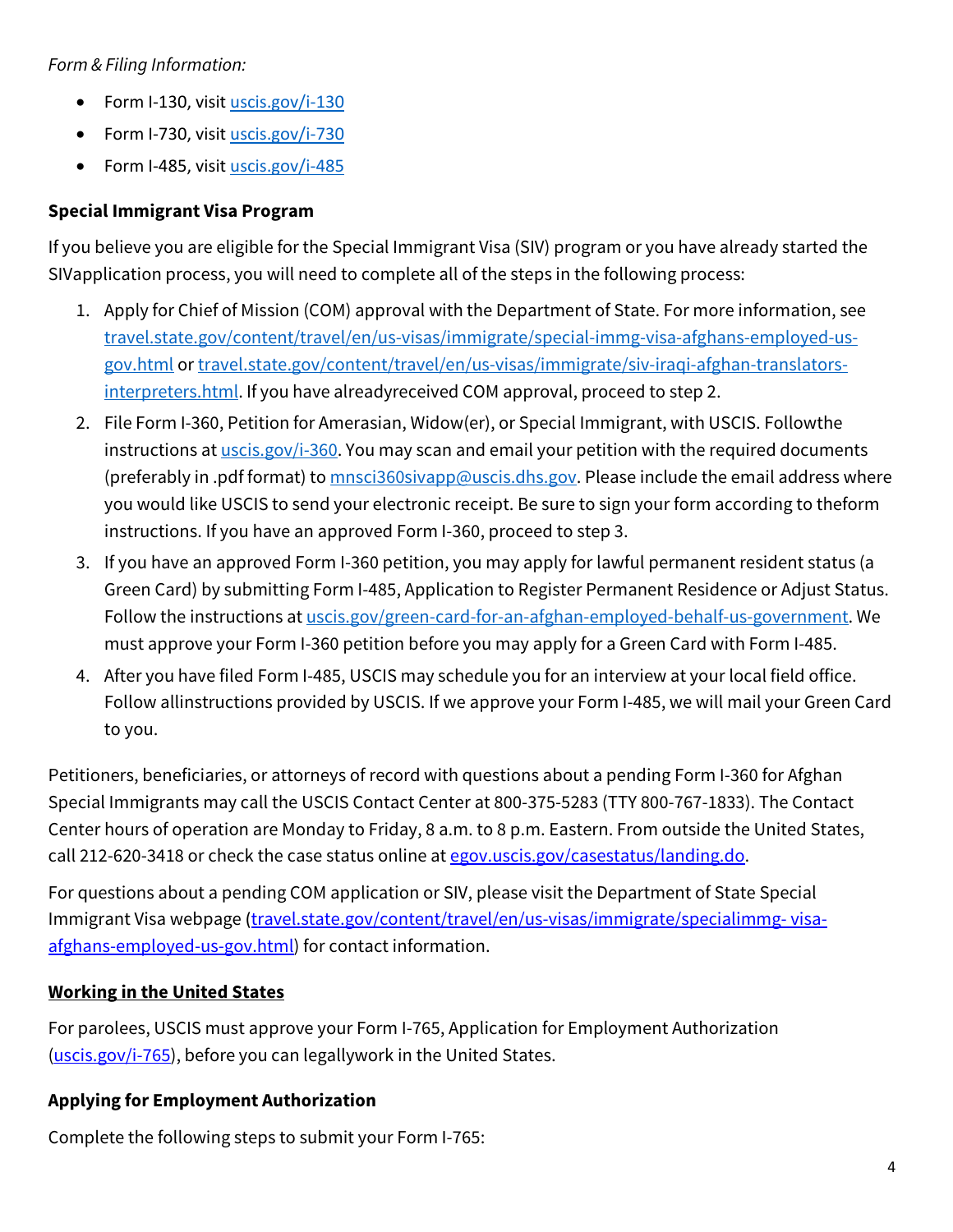- Complete Form I-765. Select "Initial Permission to Accept Employment" in Part 1 on Form I-765. Type or write your eligibility category in Part 2, Item Number 27. The category number for parolees is " $(c)(11)$ ." Sign your formin Part 3.
- Locate a copy of your Form I-94, passport, or other travel document showing you were paroled into the United States for urgent humanitarian reasons or significant public benefit under INA 212(d)(5). For more information onobtaining a Form I-94, please see **i94.cbp.dhs.gov/I94**.
	- <sup>o</sup> If you do not have a passport, you can use your A-Number to retrieve your Form I-94 online. Enter your A-Number in the Passport Number field and enter:
		- "AFG" in the Passport Country of Issuance field; or
		- "USA" in the Passport Country of Issuance field.
- Mail your Form I-765 with a copy of your Form I-94, passport, or other travel document showing you were paroledinto the United States for urgent humanitarian reasons or significant public benefit under INA 212(d)(5) to:

USCIS WESTERN FORMS CENTER ATTN: OAW I-765 10 Application Way Montclair, CA 91763-1350

- For more information, se[e uscis.gov/humanitarian/information-for-afghans. C](https://www.uscis.gov/humanitarian/information-for-afghans)lick the Afghan Parolees – Working in the United States section.
- USCIS may require you to appear for an interviewor submit biometrics (fingerprints, photograph, and/or signature) at any time to verify your identty, obtain additional information, and conduct background and security checks, including a check of criminal history records maintained by the Federal Bureau of Investigation (FBI), before making a decision on your Form I-765. After we receive your Form I-765 and verify that it is complete, we will inform you in writing if you need to attend a biometric services appointment. If you do, the notice will provide you the location of your local or designated USCIS application support center and the date and time of your appointment. If you do not attend your biometric services appointment, USCIS may deny your application.

Once USCIS has approved your Form I-765, we will mail your Employment Authorization Document (EAD) to you at your address on record.

# *Fee Information*

Afghan nationals paroled into the United States due to the humanitarian crisis in Afghanistan do not have to pay the filing fee for the initial Form I-765.

Please Note: Federal law requires every employer who recruits, refers for a fee, or hires an individual for employment in the United States to complete Form I-9, Employment Eligibility Verification. Additional information about Form I-9 and your rights as an employee can be found at [uscis.gov/i-9-central.](https://www.uscis.gov/i-9-central/employee-rights-and-resources/employee-rights) If you seek employment, you may be asked to present your EAD to the potential employer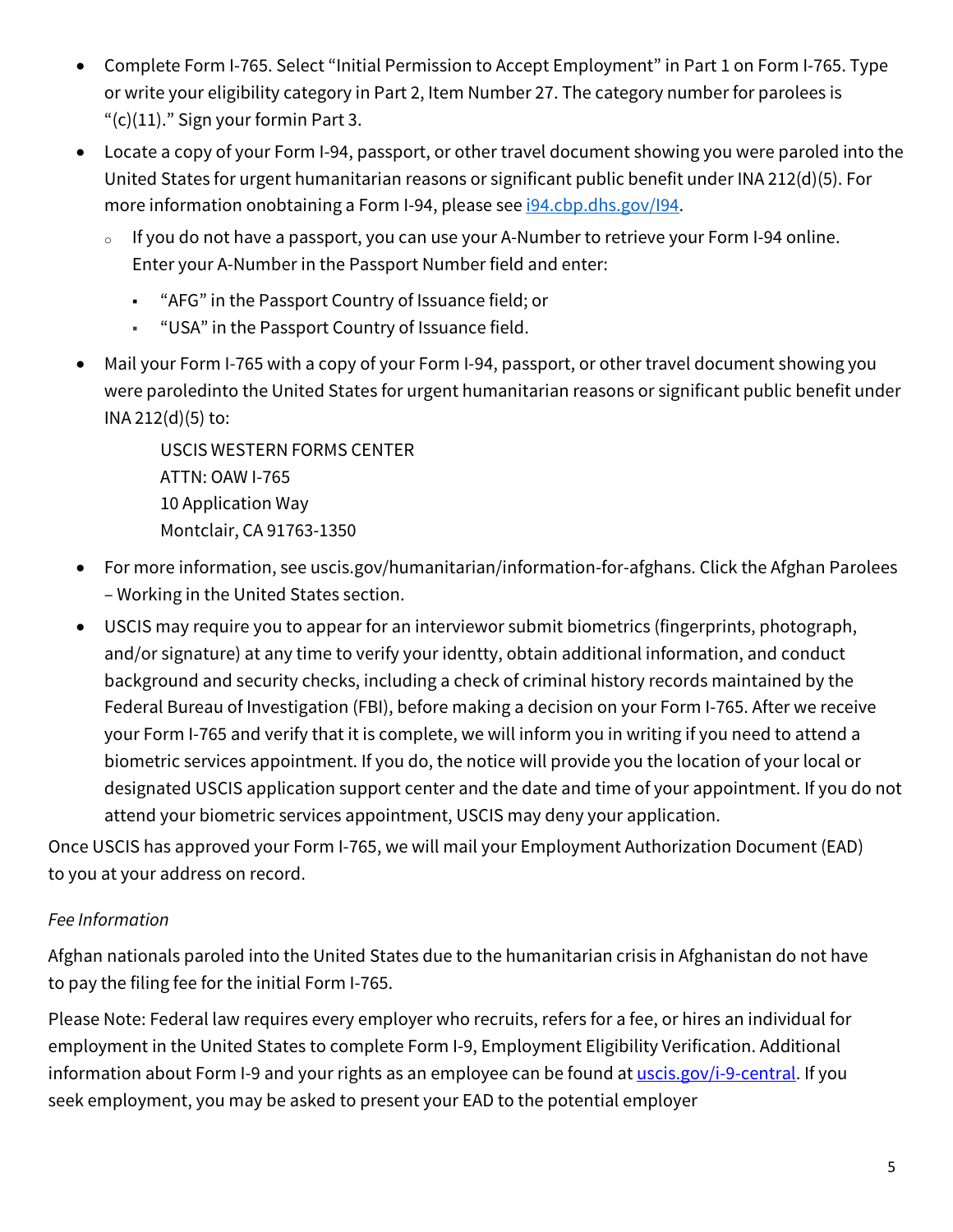### **Social Security Number and Card**

You will need a Social Security number to get a job, collect Social Security benefits, and receive other government services. If you completed Form I-765 at a safe haven, we have given information to the Social Security Administration (SSA) so they can assign you a Social Security number and mail a Social Security card to the address on record. If you did not complete Form I-765 at a safe haven, you can apply for a Social Security number and card using the instructions at **SSA.gov/SSNUMber.** 

## **Resources for Victims of Abuse, Violence, or Exploitation**

There are many forms of abuse and exploitation, including domestic violence, forced marriage and human trafficking. In the United States, there are laws that may help you avoid or escape an abusive situation or forced marriage..

- **Domestic Violence** is a pattern of behaviorin a relationship thatis used to gain or maintain power and control over an intimate partner, parent, or child. Domestic abuse can involve physical, sexual, emotional, financial, or psychological harm orthreats of harm.
- **Forced Marriage** is a marriage that takes place without the consent of one or both people in the marriage. Consent means that you have given your full, free, and informed agreement to marry your intended spouse and tothe timing of the marriage. Forced marriage may occur when family members or others use physical or emotionalabuse, threats, or deception to force you to marry without your consent. For additional information on forced marriage, please visit [uscis.gov/humanitarian/forced](https://www.uscis.gov/humanitarian/forced-marriage)[marriage.](https://www.uscis.gov/humanitarian/forced-marriage)
- **Human Trafficking** involves exploiting someone to compel a commercial sex act or forced labor. Generally, thisexploitation must involve force, fraud, or coercion to be considered human trafficking. However, if someone under 18 years old is induced to perform a commercial sex act, that is considered human trafficking even if there is no force, fraud, or coercion. For additional information on immigration relief and other resources USCIS provides for victims of human trafficking, see [uscis.gov/humanitarian/victims-of-human-trafficking-and-other-](https://www.uscis.gov/humanitarian/victims-of-human-trafficking-and-other-crimes) [crimes.](https://www.uscis.gov/humanitarian/victims-of-human-trafficking-and-other-crimes)

If you have experienced forced marriage, domestic violence, human trafficking, or other abuse, please contact the resources below to receive free help in your language:

- **National Domestic Violence Hotline**: 800-799-7233, 800-787-3224 (TTY), [ndvh.org](http://www.ndvh.org/)
- **National Sexual Assault Hotline of the Rape, Abuse and Incest National Network (RAINN)**: 800- 656-4673[,rainn.org](http://www.rainn.org/)
- **National Center for Missing and Exploited Children**: 800-843-5678, [missingkids.com](http://www.missingkids.com/)
- **The National Center for Victims of Crime**: 800-394-2255, 800-211-7996 (TTY), [ncvc.org](http://www.ncvc.org/)
	- National Human Trafficking Hotline: 888-373-7888, Text: 233733.